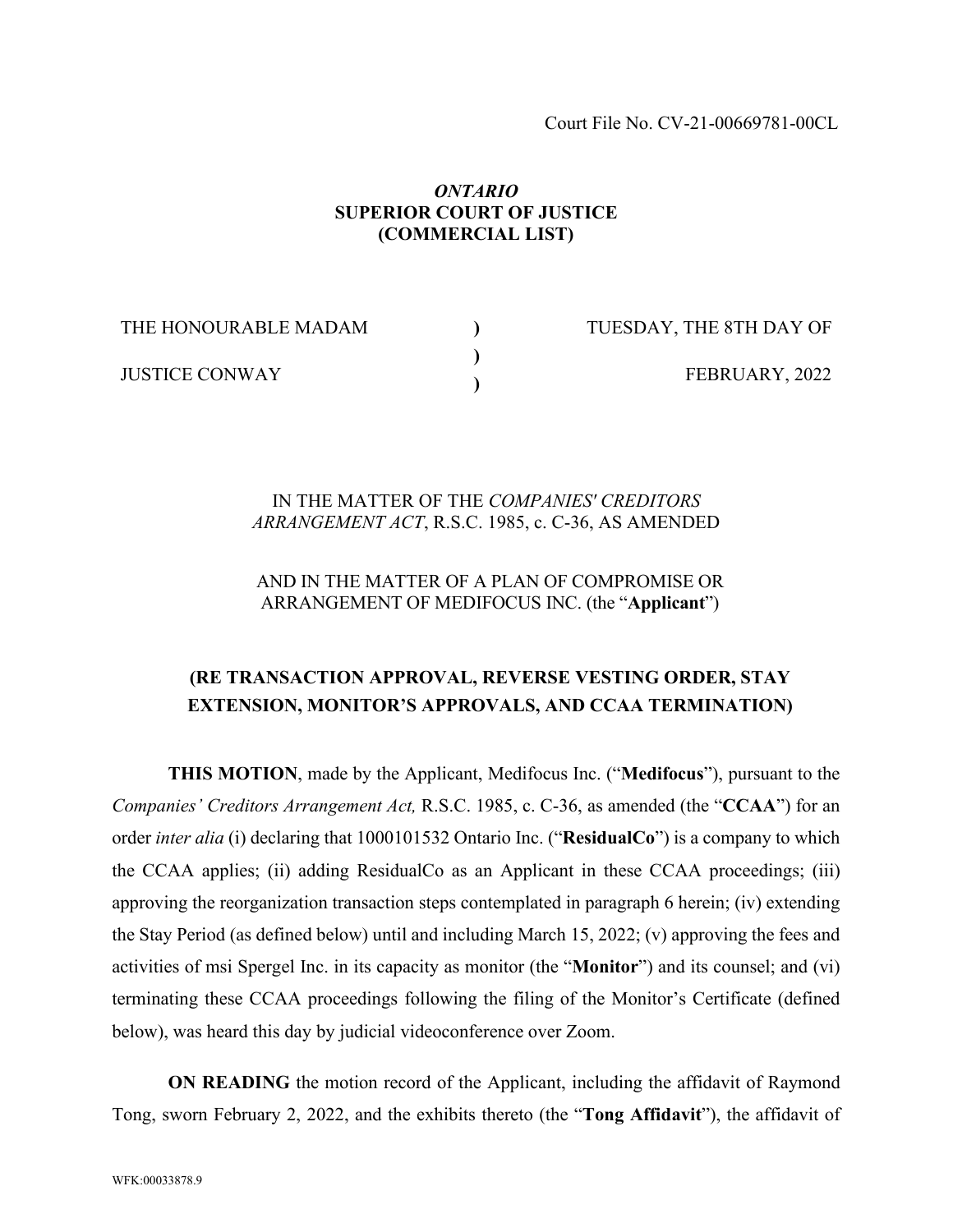Raymond Tong, sworn February 7, 2022, and the exhibits thereto and the Third Report of msi Spergel Inc. ("**MSI**") in its capacity as monitor of the Applicant (the "**Monitor**"), dated February 3, 2022, and on hearing the submissions of counsel for the Applicant, counsel for the Monitor, and all persons present as stated on the counsel slip, no one appearing for any other person although properly served as appears from the affidavits of Shaun Parsons sworn February 4, 2022 and February 7, 2022:

1. **THIS COURT ORDERS** that the time for service of the notice of motion and the motion record is hereby abridged and validated so that this motion is properly returnable today and hereby dispenses with further service thereof.

# **CCAA APPLICANT**

2. **THIS COURT ORDERS AND DECLARES** that ResidualCo shall be a company to which the CCAA applies.

3. **THIS COURT ORDERS** that ResidualCo shall be added as an applicant in these CCAA proceedings and all references in any Order of this Court in respect of this CCAA proceeding to an "Applicant" or "Applicants" shall refer to and include ResidualCo.

4. **THIS COURT ORDERS** that the title of these proceedings is hereby changed to:

IN THE MATTER OF THE COMPANIES' CREDITORS ARRANGEMENT ACT, R.S.C. 1985, c. C-36, AS AMENDED

AND IN THE MATTER OF THE COMPROMISE OR ARRANGEMENT OF MEDIFOCUS INC. AND 1000101532 ONTARIO INC.

5. **THIS COURT ORDERS** that any document filed hereafter in these CCAA proceedings shall be filed using the revised title of proceedings.

# **REORGANIZATION TRANSACTION**

6. **THIS COURT ORDERS AND DECLARES** that the reorganization transaction contemplated in this paragraph is hereby approved and the Applicants and their successors (including ResidualCo) are authorized to implement and complete the reorganization contemplated below: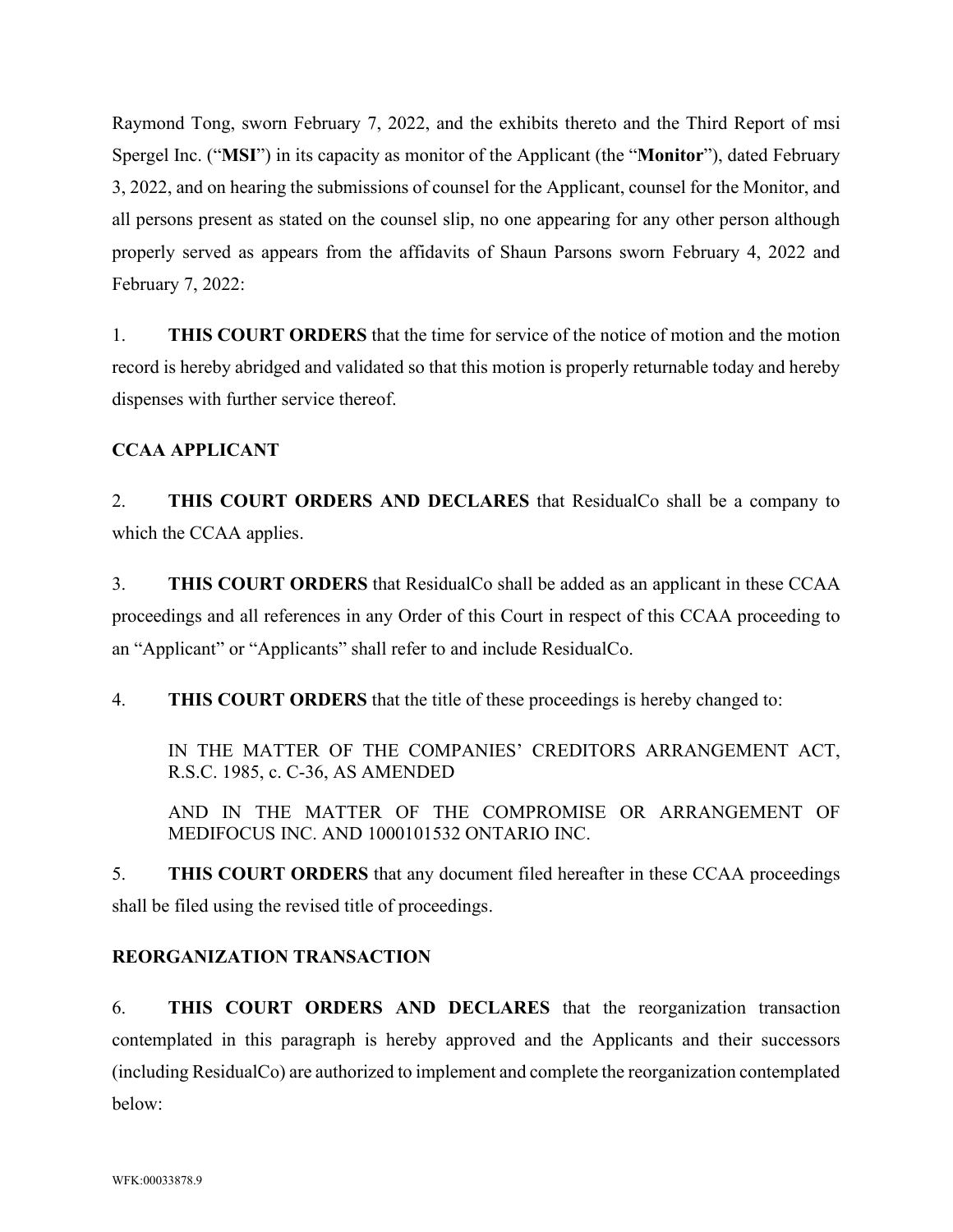- (a) all of the Liabilities (as defined below) of Medifocus other than the Assumed Liabilities (as defined in Schedule "A" hereto) shall be transferred to and vested in ResidualCo;
- (b) Medifocus shall apply to the Ontario Securities Commission ("**OSC**") for a partial lifting of the Cease Trade Order in accordance with the *Securities Act* (Ontario), R.S.O. 1990, c. S5;
- (c) the constating documents of Medifocus shall be altered to, among other things, (i) permit the consolidation of the issued and outstanding common shares of Medifocus (including, for the avoidance of doubt, any common Shares that are issued pursuant to section [6\(d\)](#page-2-0) herein); and (ii) provide for such additional changes to the rights and conditions attached to the common shares as may be agreed to by Medifocus and PurchaseCo (defined below);
- <span id="page-2-0"></span>(d) Asset Profits Limited (the "**Purchaser**") or its permitted assignee (the "**Assignee**" and together with the Purchaser, "**PurchaseCo**"), as the case may be, shall subscribe for new shares of Medifocus, to be paid by way of a credit bid of the secured indebtedness of the Purchaser, via private placement to be coordinated with the Toronto Stock Exchange;
- (e) all equity interests, compensation plans and other securities in Medifocus, other than PurchaseCo's interest, shall be cancelled such that PurchaseCo becomes the sole shareholder of Medifocus; and
- (f) Medifocus shall apply to the OSC to cease to be a reporting issuer, including full revocation of the Cease Trade Order;

### (the "**Reorganization Transaction**").

#### **REVERSE VESTING ORDER**

7. **THIS COURT ORDERS** that, other than the Assumed Liabilities, all claims, liabilities, debts, obligations, demands, indebtedness, trusts, or deemed trusts (whether contractual, statutory, or otherwise), liens, executions, rights of distraint, levies, and charges of any kind or nature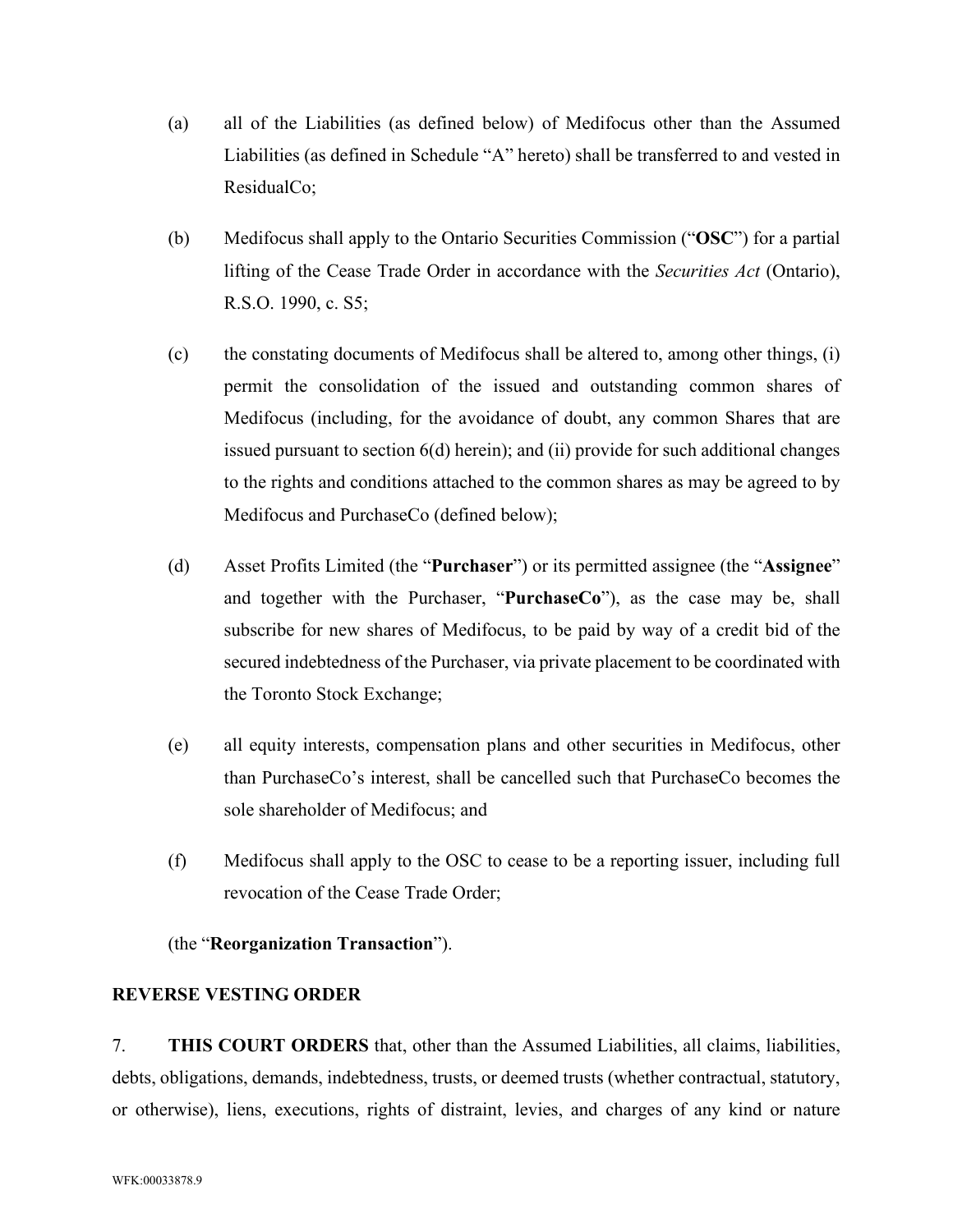whatsoever whether direct or indirect, known or unknown, absolute or contingent, accrued or unaccrued, secured or unsecured, liquidated or unliquidated, matured or unmatured or due or not due yet in law or equity and whether based on statute or otherwise (collectively, the "**Liabilities**") shall be transferred to, assumed by and vest absolutely and exclusively in ResidualCo and shall no longer be obligations of Medifocus, and Medifocus and all of its assets, licenses, undertakings, permits, approvals, and properties of every nature and kind whatsoever and wherever situate shall be and are hereby forever released and discharged from all of the Liabilities vesting in ResidualCo.

### **IMPLEMENTATION OF TRANSACTION**

8. **THIS COURT ORDERS AND DECLARES** that upon consummation of the Reorganization Transaction, PurchaseCo shall the sole shareholder of Medifocus and Medifocus shall be free and clear of and from any and all Liabilities other than Assumed Liabilities.

9. **THIS COURT ORDERS** that the Applicant is hereby authorized and directed to take such additional steps and execute such additional documents as may be necessary or desirable for the completion of the Reorganization Transaction.

10. **THIS COURT ORDERS** that this Order shall constitute the only authorization required by the Applicant to proceed with the Reorganization Transaction and that no shareholder or other approval shall be required in connection therewith.

11. **THIS COURT ORDERS** that, notwithstanding:

- (a) the pendency of these proceedings;
- (b) any applications for a bankruptcy order now or hereafter issued pursuant to the *Bankruptcy and Insolvency Act* (Canada) (the "**BIA**") in respect of the Applicants and any bankruptcy order issued pursuant to any such applications; and
- (c) any assignment in bankruptcy made in respect of the Applicants,

the entering into of the Reorganization Transaction and the transactions approved in this Order shall be binding on any trustee in bankruptcy that may be appointed in respect of the Applicants and shall not be void or voidable by creditors of the Applicants, nor shall it constitute nor be deemed to be a fraudulent preference, assignment, fraudulent conveyance, transfer at undervalue,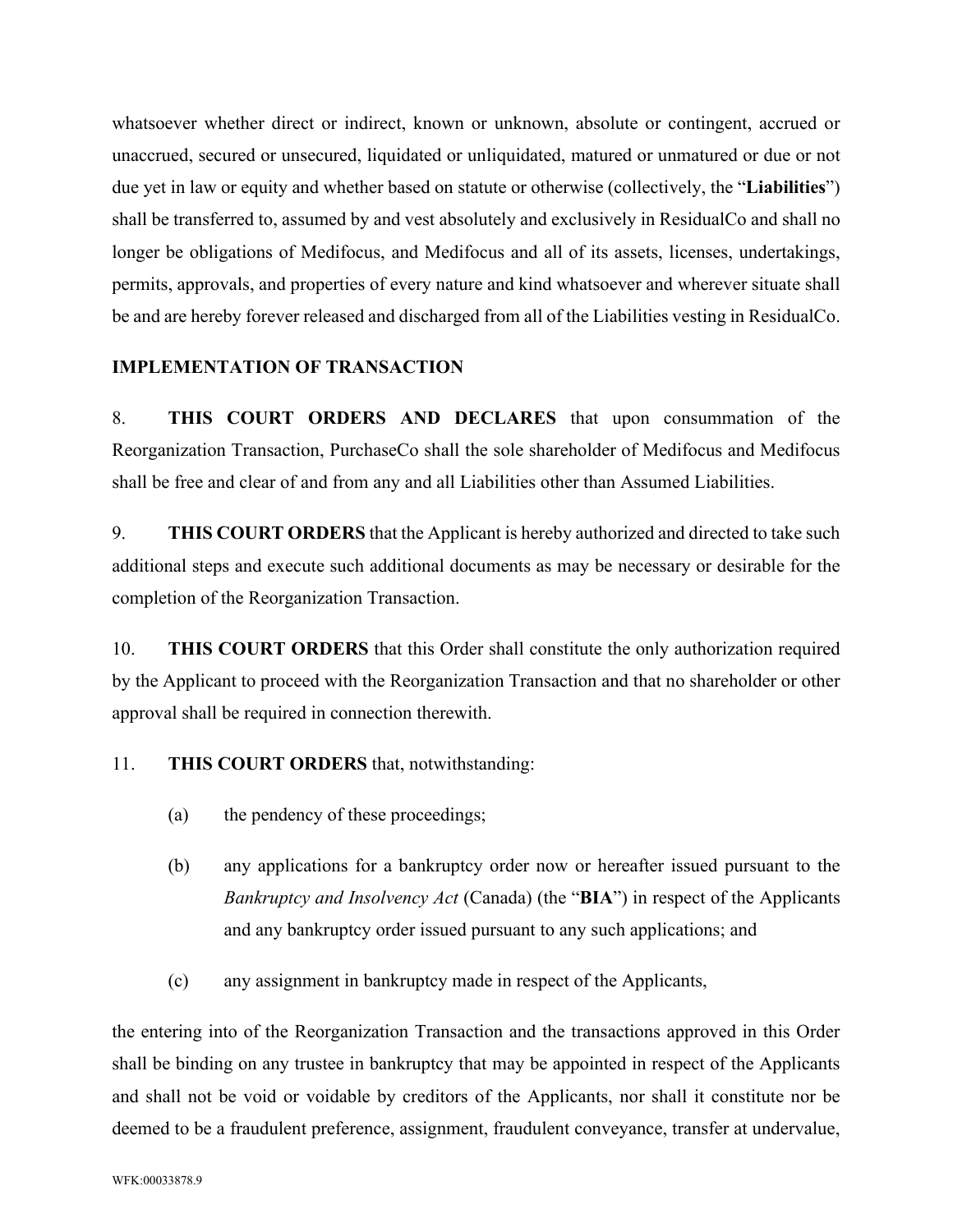or other reviewable transaction under the BIA or any other applicable federal or provincial legislation, nor shall it constitute oppressive or unfairly prejudicial conduct pursuant to any applicable federal or provincial legislation.

# **EXTENSION OF THE STAY PERIOD**

12. **THIS COURT ORDERS** that the stay period (the "**Stay Period**") referred to in the Initial Order granted by the Honourable Justice Cavanagh, dated October 7, 2022, is extended until and including March 15, 2022.

## **DISCHARGE OF MONITOR AND TERMINATION OF CCAA**

13. **THIS COURT ORDERS** that upon completion of any outstanding matters involving the Monitor as well as the completion of the Reorganization Transaction, the Monitor shall file a certificate substantially in the form attached hereto as Schedule "B" (the "**Monitor's Certificate**") notifying the Court of the completion of the Reorganization Transaction and the completion of all matters in these CCAA proceedings.

14. **THIS COURT ORDERS** that the Monitor may rely on written notice from Medifocus and PurchaseCo regarding the fulfilment of conditions to closing the Reorganization Transaction and shall have no liability with respect to delivery of the Monitor's Certificate as it relates to such conditions.

15. **THIS COURT ORDERS** that the Monitor's Certificate be and is hereby approved and directs the Monitor to file with the Court a copy of the Monitor's Certificate, forthwith after service thereof to the service list for these CCAA proceedings.

16. **THIS COURT ORDERS** that upon the delivery to the service list for these CCAA proceedings and filing with the Court a signed Monitor's Certificate:

(a) MSI shall be discharged as Monitor of the Applicants in these CCAA proceedings, and shall have no further duties, obligations, or responsibilities, as Monitor, from and after such time, save and except as contemplated under paragraph 17 of this Order;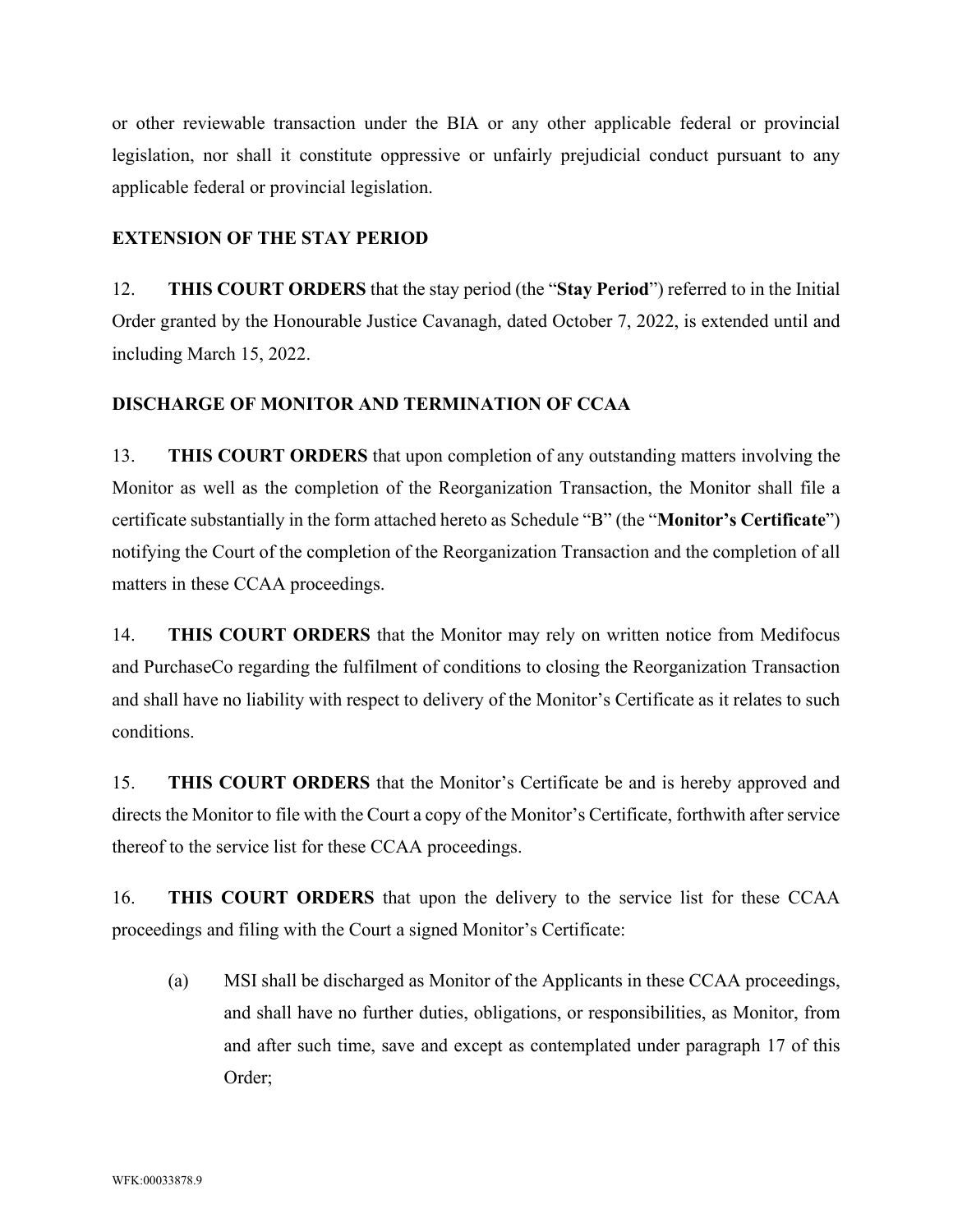- (b) the Administration Charge shall automatically be terminated, discharged, expunged, and released; and
- (c) these CCAA proceedings will be deemed terminated, including as against Medifocus, without further Order of this Court.

17. **THIS COURT ORDERS** that notwithstanding the discharge of the Monitor and the termination of these CCAA proceedings, upon the Monitor filing the Monitor's Certificate, this Court shall remain seized of any matter arising from these CCAA proceedings, and MSI shall have the authority from and after the date of this Order to apply to this Court to address matters ancillary or incidental to these CCAA proceedings, notwithstanding the termination thereof. MSI, in its capacity as Monitor, is authorized to take such steps and actions as it deems necessary to address ancillary or incidental matters, following the termination of the CCAA proceedings, and in completing or addressing any such ancillary or incidental matters, MSI shall continue to have the benefit of all of the provisions of the CCAA and of all Orders made in these CCAA proceedings, in relation to its capacity as Monitor, including all approvals, protections, and stays of proceedings in favour of MSI, in its capacity as Monitor.

### **BANKRUPTCY OF RESIDUALCO**

18. **THIS COURT ORDERS** that, as soon as practicable but prior to the filing of the Monitor's Certificate;

- (a) MSI is hereby authorized and directed to file an assignment in bankruptcy pursuant to the BIA for an on behalf of ResidualCo and to take any such steps incidental thereto;
- (b) MSI is hereby authorized and empowered, but not obligated, to act as trustee in bankruptcy in respect of ResidualCo under the BIA; and
- (c) MSI may apply funds received by the Applicant or PurchaseCo on account of any bankruptcy costs of ResidualCo against the Trustee's fees and disbursements incurred in connection with any such bankruptcy proceedings in respect of ResidualCo.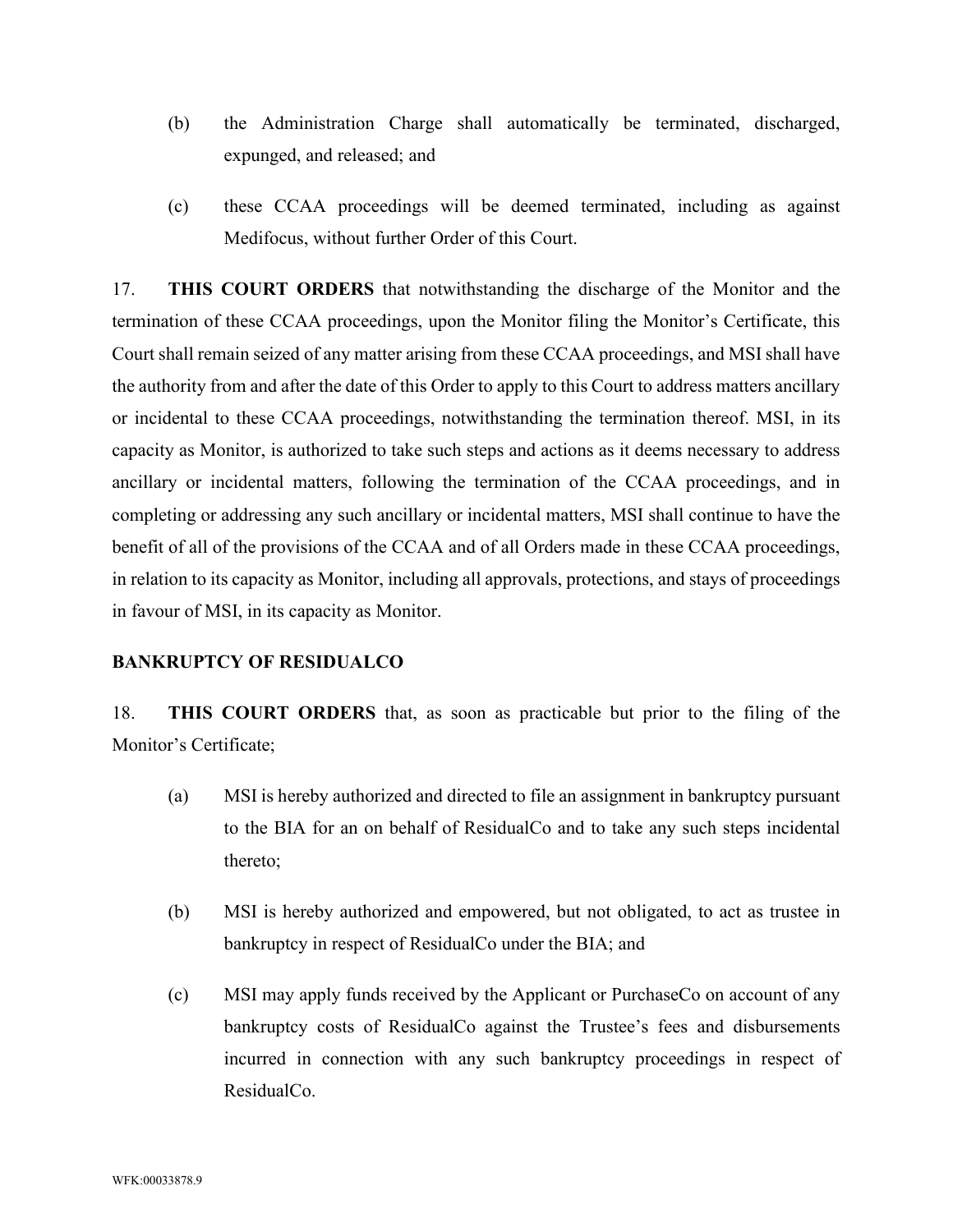19. **THIS COURT ORDERS** that the costs of any bankruptcy of ResidualCo shall be paid by PurchaseCo, on behalf of Medifocus, to the Monitor, who shall provide same to the trustee in bankruptcy of ResidualCo (in such capacity, the "**Trustee**"), which costs shall be held by the Monitor and the Trustee free and clear of any Liabilities.

#### **RELEASES**

20. **THIS COURT ORDERS** that, upon the filing of the Monitor's Certificate, (i) the Applicant's current directors and officers and (ii) the Monitor, the Monitor's legal counsel, legal counsel for the Applicant, and each of their respective affiliates, subsidiaries, partners, and successors (the "**Releasees**") are hereby released and discharged from any and all demands, claims, actions, causes of action, counterclaims, suits, debts, sums of money, accounts, covenants, damages, judgments, orders, including for injunctive relief or specific performance and compliance orders, expenses, executions and other recoveries on account of any liability, obligations, demand or cause of action of whatever nature, which any Person may be entitled to assert, whether known or unknown, matured or unmatured, direct, indirect or derivative, foreseen or unforeseen, existing or hereafter arising, based in whole or in part on any omission, transaction, duty, responsibility, indebtedness, liability, obligation, dealing or other occurrence existing or taking place on or prior to the date of the granting of this Order and all such claims shall be forever waived and released, except that nothing in this Order shall release any Releasee from liability for gross negligence, willful misconduct, or claims that are not permitted to be released pursuant to section 5.1(2) of the CCAA.

21. **THIS COURT ORDERS** that no action or other proceeding shall be commenced against the Monitor in any way arising from or related to its capacity or conduct as Monitor except with prior leave of this Court and on prior written notice to the Monitor.

#### **APPROVAL OF THE MONITOR'S ACTIVITIES AND FEES**

22. **THIS COURT ORDERS** that the First Report of the Monitor dated October 5, 2021, the Second Report of the Monitor dated January 4, 2022, and the Third Report of the Monitor (the "**Third Report**") dated February 3, 2022, and the activities of the Monitor referred to therein are hereby approved; provided, however, that only the Monitor, in its personal capacity and only with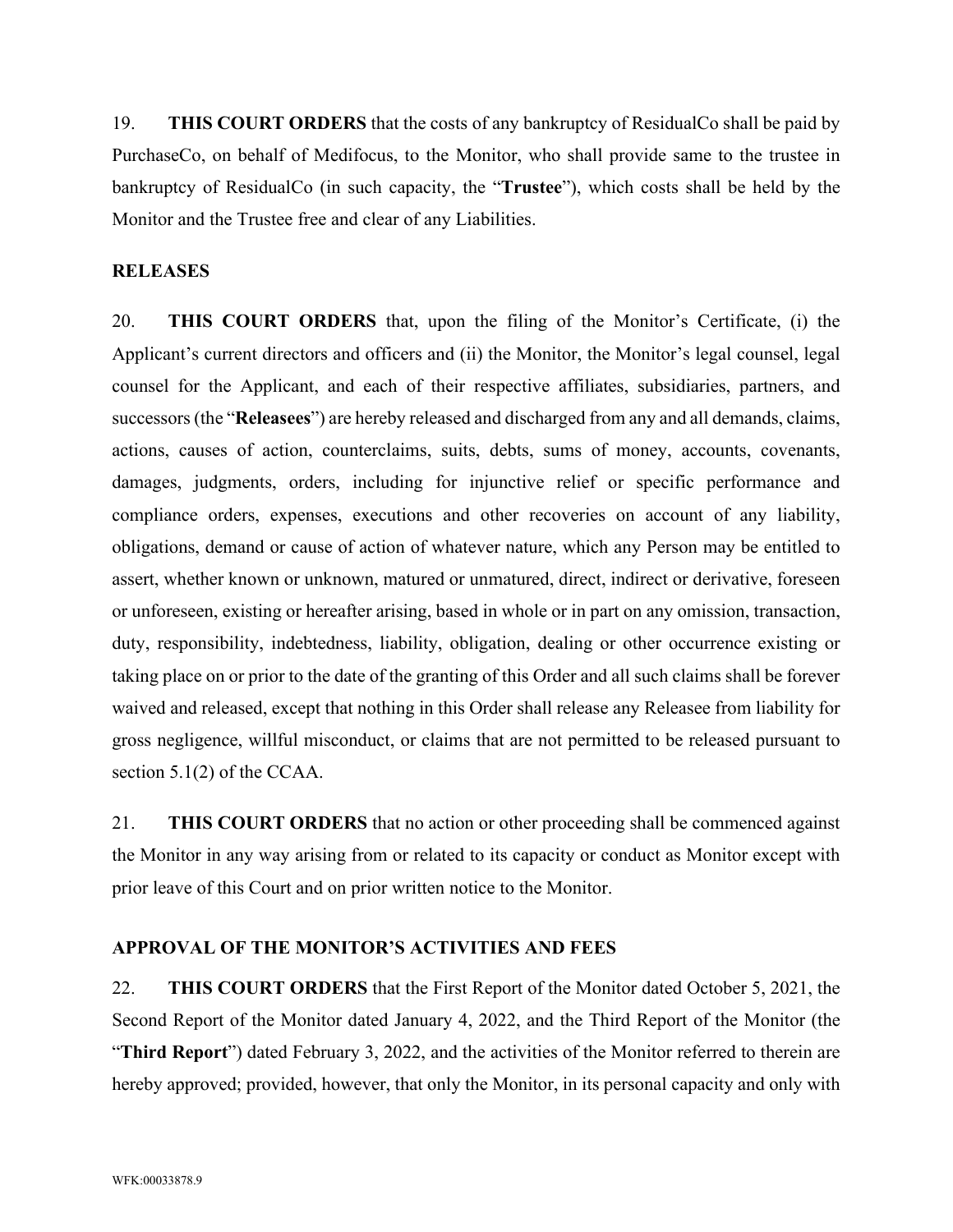respect to its own personal liability, will be entitled to rely upon or utilize in any way such approval.

23. **THIS COURT ORDERS** that the fees and disbursements of the Monitor and its counsel, as set out in the fee affidavits attached to the Third Report, are hereby approved.

24. **THIS COURT ORDERS** that the Fee Accruals (as defined in the Third Report) of the Monitor and its counsel incurred in connection with the completion by the Monitor of its remaining duties and the administration of these CCAA proceedings, is hereby approved without further Order of the Court.

### **GENERAL**

25. **THIS COURT ORDERS** that, notwithstanding Rule 59.05, this Order is effective from 12:01 a.m. Eastern Standard/Daylight Time on the date that it is made and is enforceable without any need for entry and filing. In accordance with Rules 77.07(6) and 1.04, no formal order need be entered and filed unless an appeal or a motion for leave to appeal is brought to an appellate court. Any party may nonetheless submit a formal order for original signing, entry and filing when the Court returns to regular operations.

26. **THIS COURT ORDERS** that this Order shall have full force and effect in all provinces and territories in Canada.

27. **THIS COURT HEREBY REQUESTS** the aid and recognition of any court, tribunal, regulatory or administrative body having jurisdiction in Canada, the United States or in any other foreign jurisdiction to give effect to this Order and to assist the Applicants, the Monitor, the Trustee and their respective agents in carrying out the terms of this Order. All courts, tribunals, regulatory and administrative bodies are hereby respectfully requested to make such orders and to provide such assistance to the Applicants and the Monitor, as an officer of this Court, as may be necessary or desirable to recognize and give effect to this Order and to assist the Applicants, the Monitor and their respective agents in carrying out the terms of this Order.

Conurat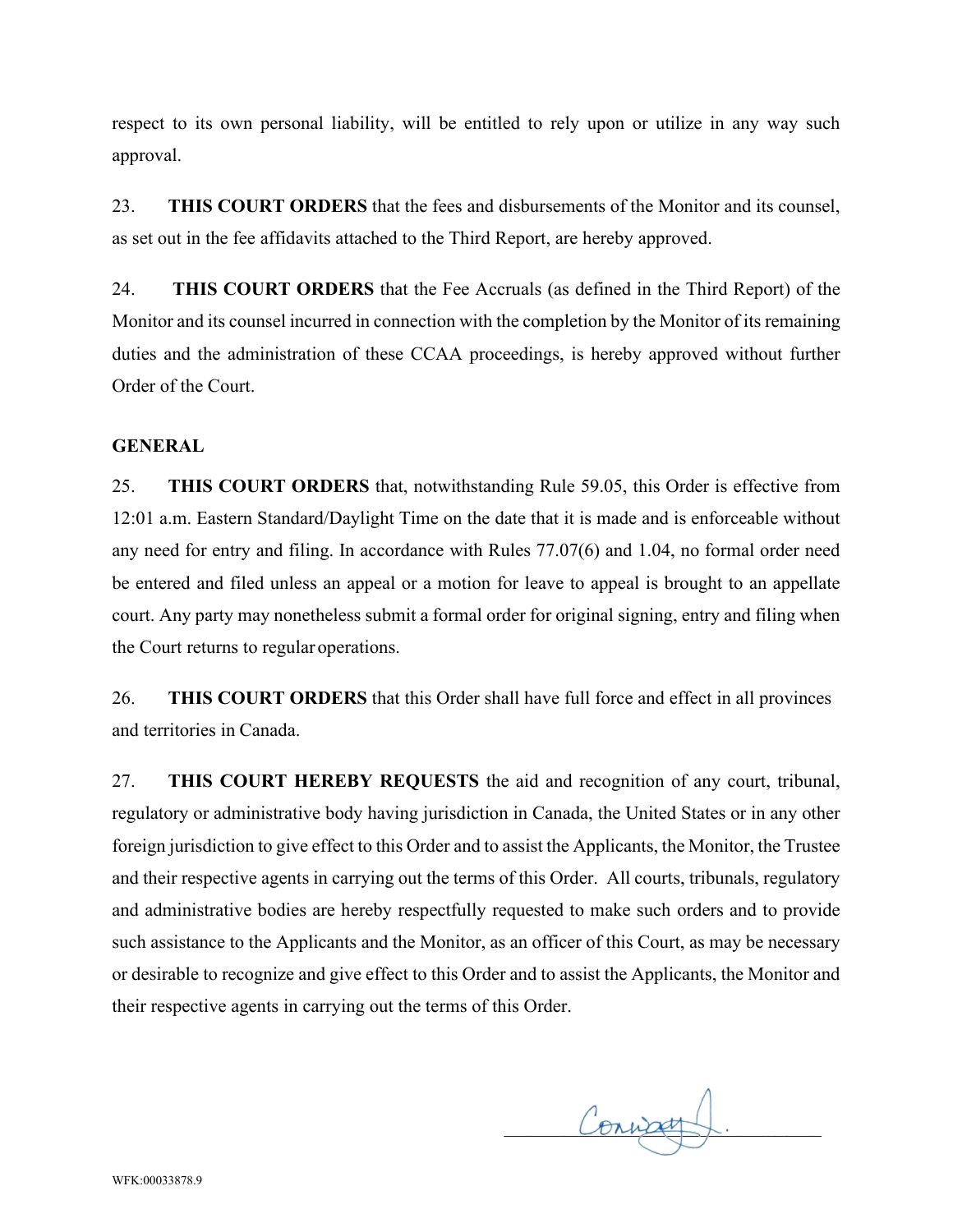# **Schedule "A"**

# "**Assumed Liabilities**" means:

- all Liabilities with respect to the assets of Medifocus that arise or are incurred from and after the delivery of the Monitor's Certificate; and
- the debtor in possession facility in the maximum amount of \$700,000 owed by Medifocus to Assets Profits Limited or its assignee.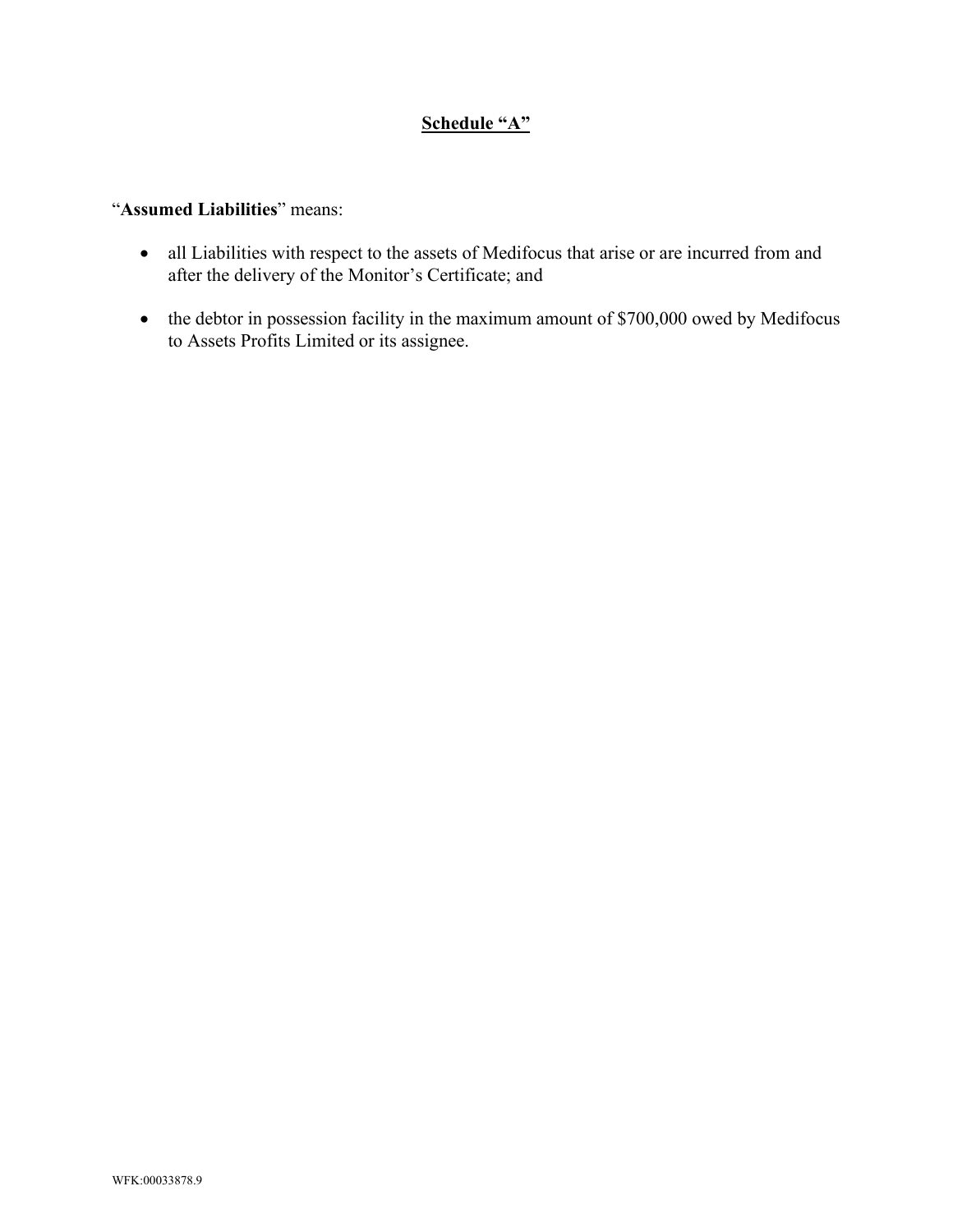# **Schedule "B"** Form of Monitor's Certificate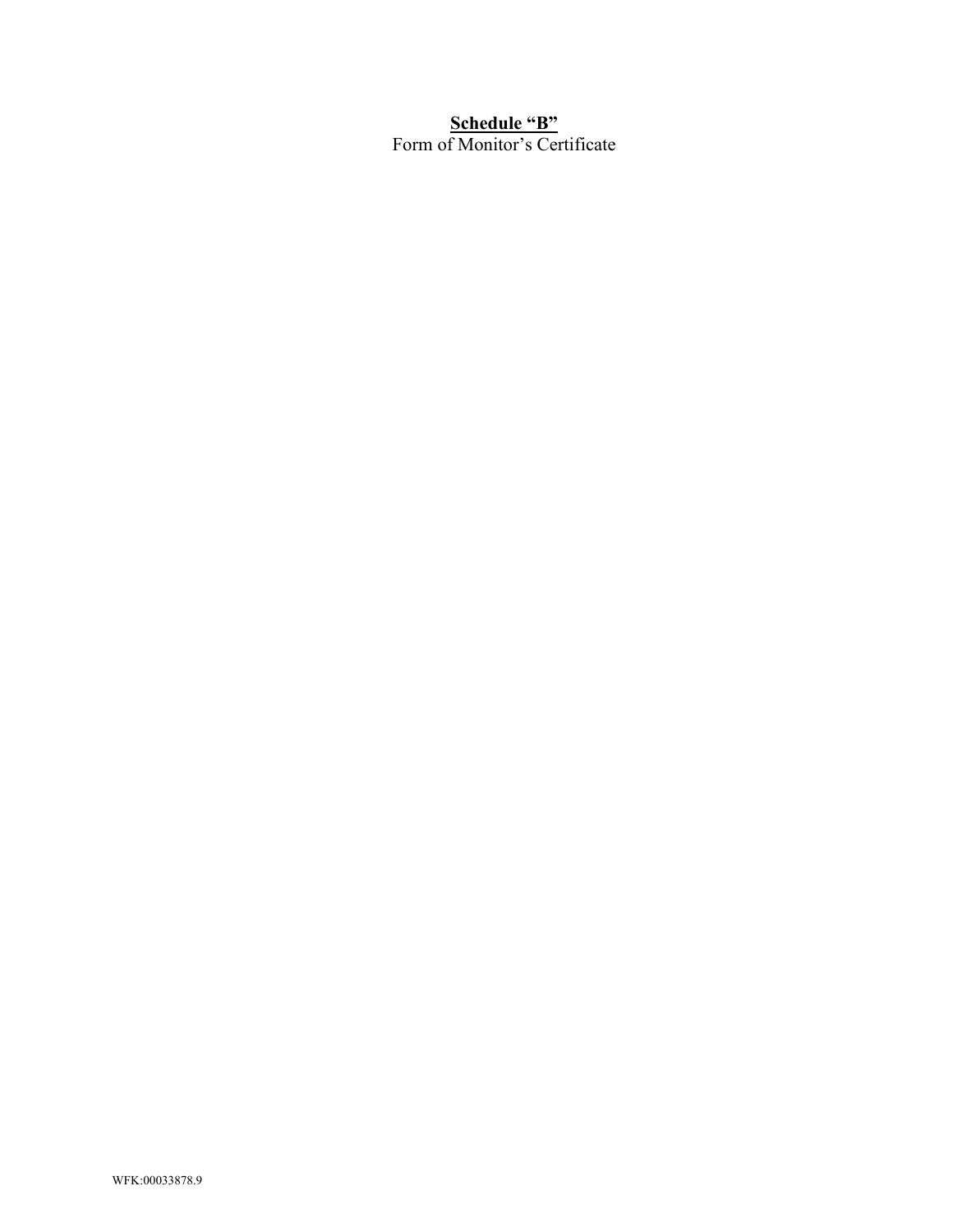Court File No. CV-21-00669781-00CL

#### *ONTARIO* **SUPERIOR COURT OF JUSTICE (COMMERCIAL LIST)**

### IN THE MATTER OF THE *COMPANIES' CREDITORS ARRANGEMENT ACT*, RSC 1985, c C-36, AS AMENDED

## AND IN THE MATTER OF A PLAN OF COMPROMISE OR ARRANGEMENT OF MEDIFOCUS INC. ("**Medifocus**"**)** AND 1000101532 ONTARIO INC. ("**ResidualCo**" and together with Medifocus, the "**Applicants**")

Applicants

#### **CERTIFICATE OF THE MONITOR**

#### **RECITALS**

- 1. Pursuant to the Initial Order of the Honourable Mr. Justice Cavanagh of the Ontario Superior Court of Justice (Commercial List), dated October 7, 2021, Medifocus' proposal proceeding under the *Bankruptcy and Insolvency Act*, RSC 1985, c B-3, was converted into a proceeding under the *Companies' Creditors Arrangement Act*, R.S.C. 1985, c. C-36, as amended, and msi Spergel Inc. ("**MSI**") was appointed as the monitor ("**Monitor**") of Medifocus in the within proceedings (the "**CCAA Proceedings**").
- 2. Pursuant to an Order of this Court dated February 8, 2022 (the "**Transaction Approval Order**"), among other things, the Court approved transactions or a corporate reorganization, and ordered, *inter alia* (i) a reverse vesting or transfer of certain liabilities to ResidualCo; and (ii) the implementation of a corporate reorganization pursuant to which Asset Profits Limited or its permitted assignee ("**PurchaseCo**") subscribed for shares in Medifocus and all other shares in the capital of Medifocus were to be cancelled with the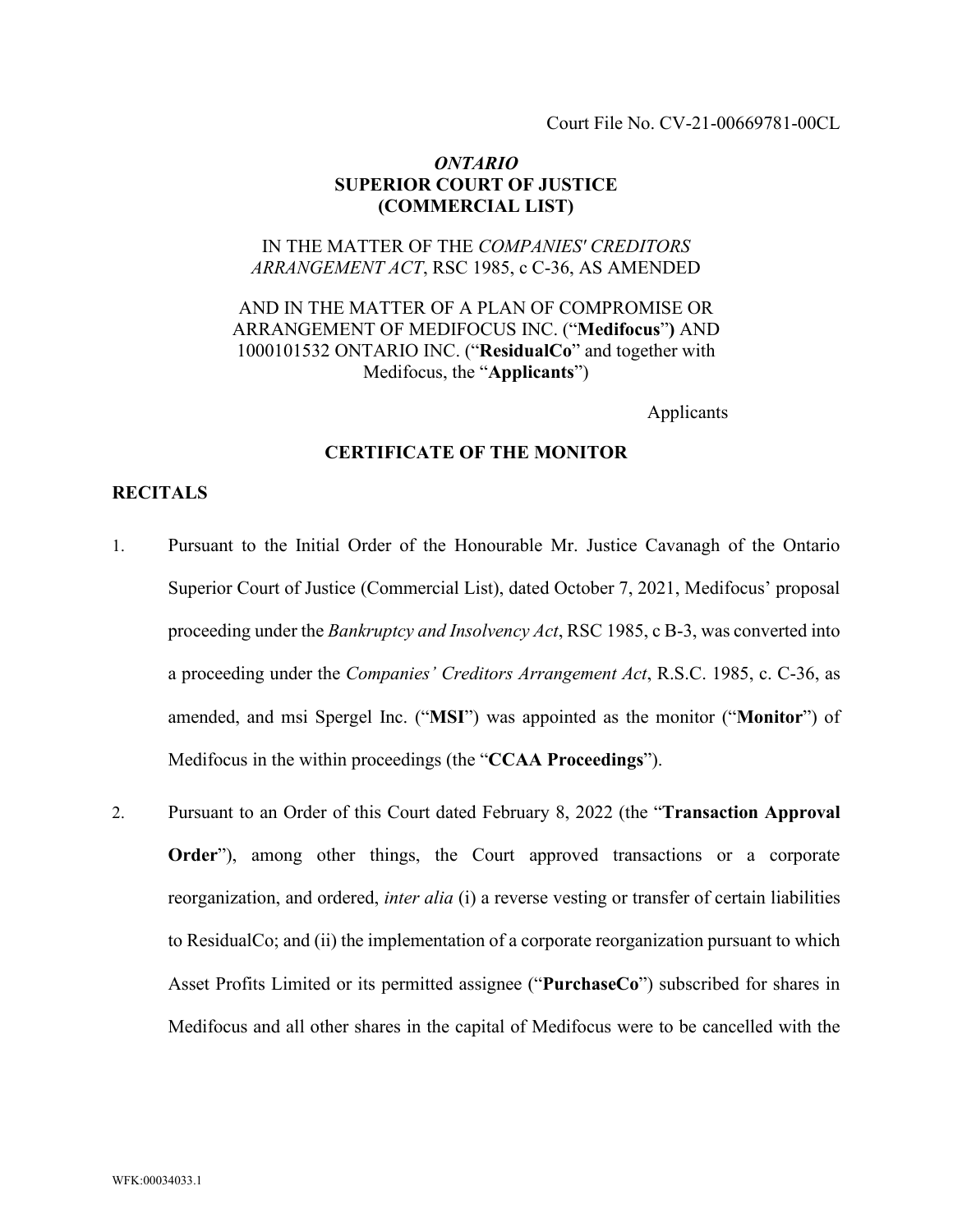effect that PurchaseCo shall be the sole shareholder of Medifocus (the "**Reorganization Transaction**").

3. Pursuant to the Transaction Approval Order, this Monitor's Certificate shall be served upon the service list in these CCAA Proceedings and filed with the Court upon the completion of the Reorganization Transaction to the satisfaction of the Monitor and the completion of any other outstanding matters involving the Monitor in the CCAA Proceedings.

# **THE MONITOR CERTIFIES** the following:

- 1. The Monitor has received written confirmation from PurchaseCo and the Applicants, in form and substance satisfactory to the Monitor, that all conditions to closing the Reorganization Transaction have been satisfied.
- 2. In accordance with the terms of the Transaction Approval Order, PurchaseCo has:
	- (a) paid the costs, or provided the Monitor with sufficient funds, to cover the costs of the bankruptcy proceedings of ResidualCo, such funds to be provided to MSI in its capacity as trustee in bankruptcy of ResidualCo;
	- (b) confirmed to the Monitor that PurchaseCo has paid, assumed or otherwise satisfied the priority payables of Medifocus; and
	- (c) confirmed to the Monitor that all other matters to be attended to in connection with the Reorganization Transaction have been completed to the satisfaction of the Monitor, and the Reorganization Transaction has been fully consummated.
- 3. All other matters in these CCAA Proceedings involving the Monitor have been fully completed.
- 4. This Monitor's certificate was delivered by the Monitor at \_\_\_\_\_\_\_\_\_\_\_\_\_\_\_\_\_\_\_ on \_\_\_\_\_\_\_\_\_\_\_\_, 2022.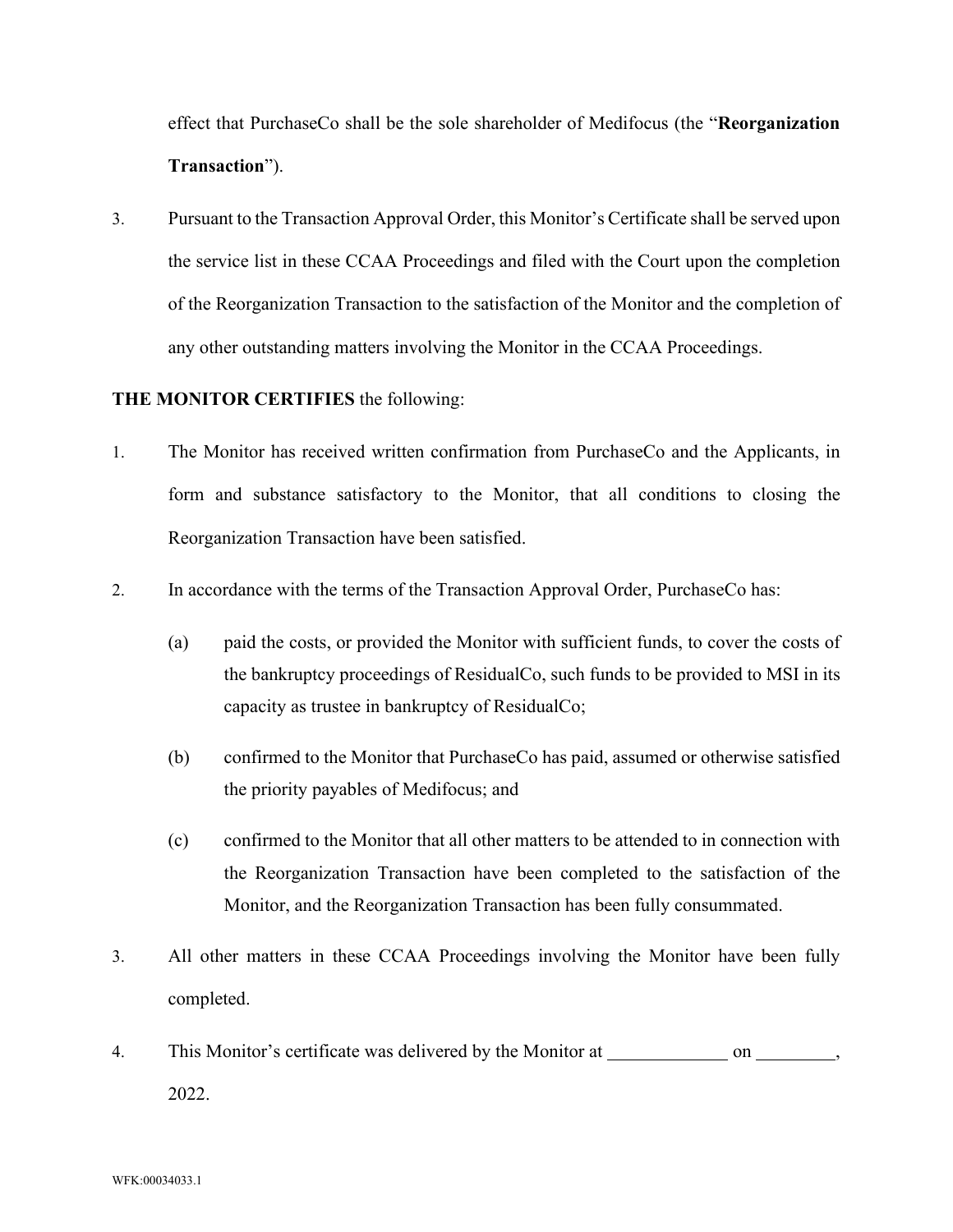**MSI SPERGEL INC., solely in its capacity as Monitor of the Applicants, and not in its personal or corporate capacity.**

Per:

Name: Mukul Manchanda<br>Title: Managing Partner, 0 Managing Partner, Corporate Restructuring & Insolvency